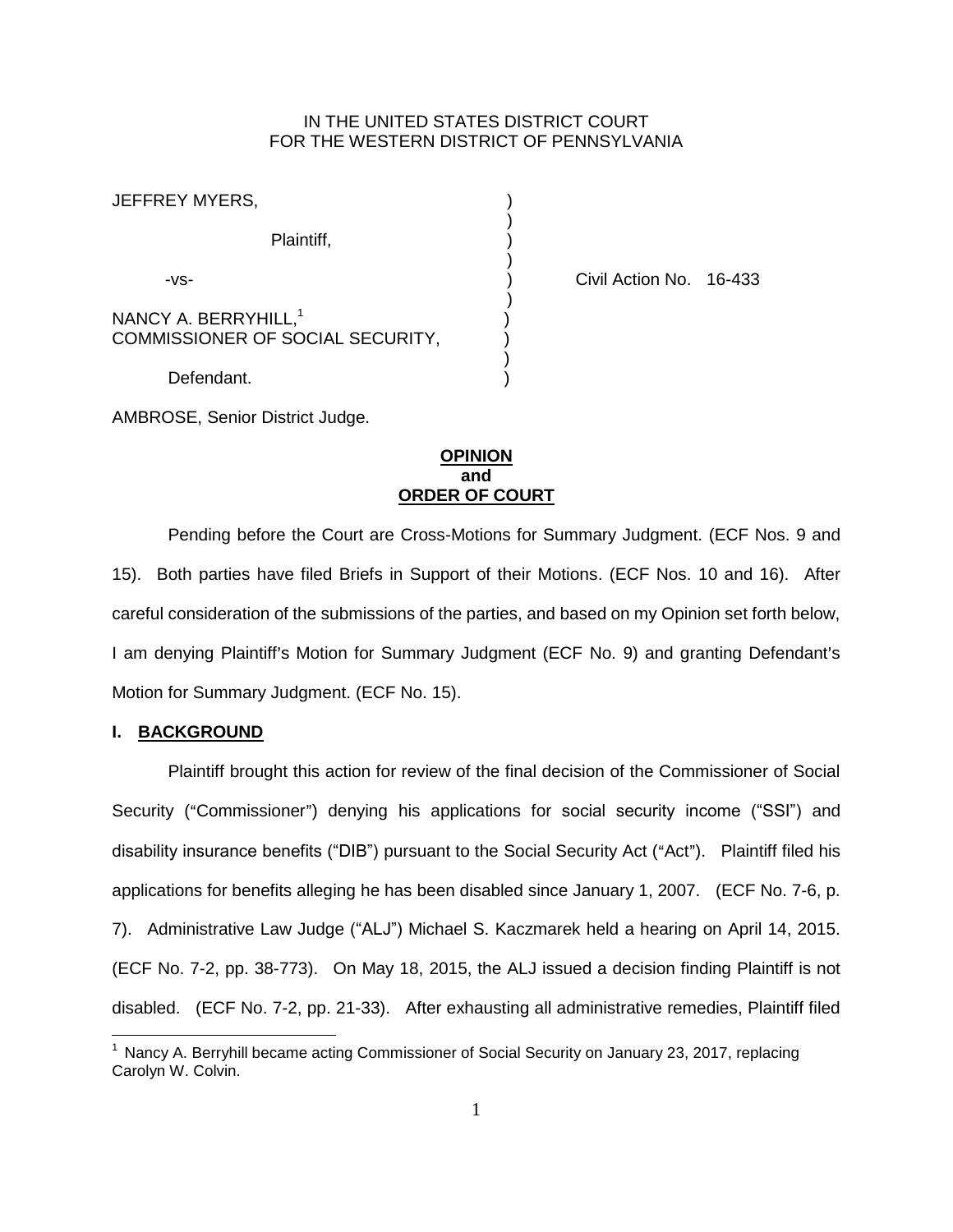this action.

The parties have filed Cross-Motions for Summary Judgment. (ECF Nos. 9 and 15). The issues are now ripe for review.

### **II. LEGAL ANALYSIS**

#### **A. Standard of Review**

The standard of review in social security cases is whether substantial evidence exists in the record to support the Commissioner's decision. Allen v. Bowen, 881 F.2d 37, 39 (3d Cir. [1989\).](http://www.westlaw.com/Find/default.wl?rs=kmfn4.8&vr=2.0&kmvr=2.6&FindType=Y&DB=0000350&serialnum=1989111756&kmsource=da3.0) Substantial evidence has been defined as "more than a mere scintilla. It means such relevant evidence as a reasonable mind might accept as adequate." [Ventura v. Shalala,](http://www.westlaw.com/Find/default.wl?rs=kmfn4.8&vr=2.0&kmvr=2.6&FindType=Y&DB=0000506&serialnum=1995121575&kmsource=da3.0) 55 F.3d [900, 901 \(3d Cir. 1995\),](http://www.westlaw.com/Find/default.wl?rs=kmfn4.8&vr=2.0&kmvr=2.6&FindType=Y&DB=0000506&serialnum=1995121575&kmsource=da3.0) *quoting Richardson v. Perales,* [402 U.S. 389, 401 \(1971\).](http://www.westlaw.com/Find/default.wl?rs=kmfn4.8&vr=2.0&kmvr=2.6&FindType=Y&DB=0000780&serialnum=1971127062&kmsource=da3.0) Additionally, the Commissioner's findings of fact, if supported by substantial evidence, are conclusive. 42 U.S.C. '405(g); *Dobrowolsky v. Califano,* [606 F.2d 403, 406 \(3d Cir. 1979\).](http://www.westlaw.com/Find/default.wl?rs=kmfn4.8&vr=2.0&kmvr=2.6&FindType=Y&DB=0000350&serialnum=1979114681&kmsource=da3.0) A district court cannot conduct a *de novo* review of the Commissioner's decision or re-weigh the evidence of record. *Palmer v. Apfel,* [995 F.Supp. 549, 552 \(E.D. Pa. 1998\).](http://www.westlaw.com/Find/default.wl?rs=kmfn4.8&vr=2.0&kmvr=2.6&FindType=Y&DB=0000345&serialnum=1998062598&kmsource=da3.0) Where the ALJ's findings of fact are supported by substantial evidence, a court is bound by those findings, even if the court would have decided the factual inquiry differently. *Hartranft v. Apfel*[, 181 F.3d 358, 360 \(3d Cir. 1999\).](http://www.westlaw.com/Find/default.wl?rs=kmfn4.8&vr=2.0&kmvr=2.6&FindType=Y&DB=0000506&serialnum=1999124157&kmsource=da3.0) To determine whether a finding is supported by substantial evidence, however, the district court must review the record as a whole. *See,* 5 U.S.C. §706.

To be eligible for social security benefits, the plaintiff must demonstrate that he cannot engage in substantial gainful activity because of a medically determinable physical or mental impairment which can be expected to result in death or which has lasted or can be expected to last for a continuous period of at least 12 months. 42 U.S.C. §423(d)(1)(A); *Brewster v. Heckler,* [786 F.2d 581, 583 \(3d Cir. 1986\).](http://www.westlaw.com/Find/default.wl?rs=kmfn4.8&vr=2.0&kmvr=2.6&FindType=Y&DB=0000350&serialnum=1986114041&kmsource=da3.0)

The Commissioner has provided the ALJ with a five-step sequential analysis to use when evaluating the disabled status of each claimant. 20 C.F.R. §404.1520(a). The ALJ must

2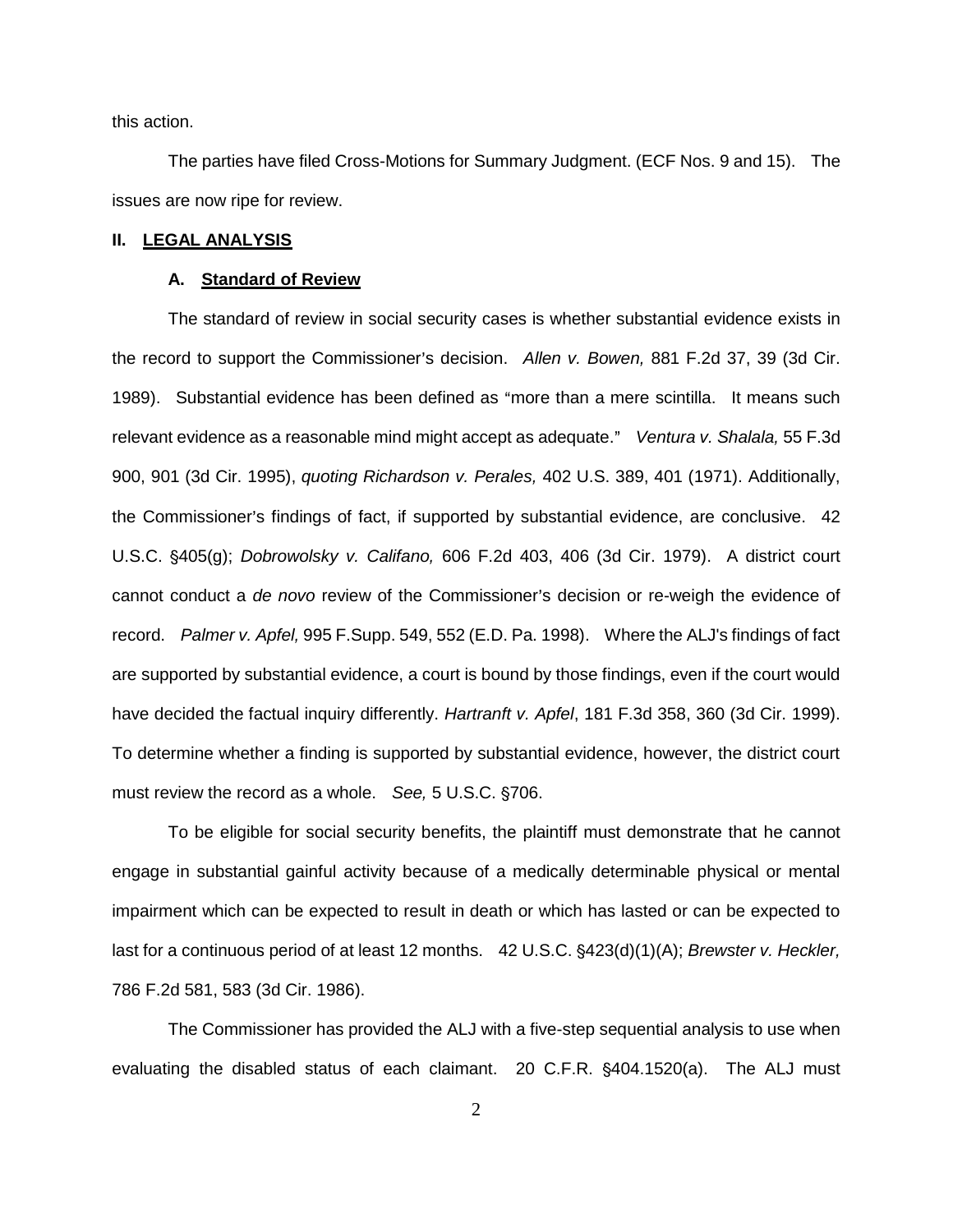determine: (1) whether the claimant is currently engaged in substantial gainful activity; (2) if not, whether the claimant has a severe impairment; (3) if the claimant has a severe impairment, whether it meets or equals the criteria listed in 20 C.F.R., pt. 404, subpt. P., appx. 1; (4) if the impairment does not satisfy one of the impairment listings, whether the claimant's impairments prevent him from performing his past relevant work; and (5) if the claimant is incapable of performing his past relevant work, whether he can perform any other work which exists in the national economy, in light of his age, education, work experience and residual functional capacity. 20 C.F.R. '404.1520. The claimant carries the initial burden of demonstrating by medical evidence that he is unable to return to his previous employment (steps 1-4). *[Dobrowolsky](http://www.westlaw.com/Find/default.wl?rs=kmfn4.8&vr=2.0&kmvr=2.6&FindType=Y&DB=0000350&serialnum=1979114681&kmsource=da3.0)*, 606 [F.2d at 406.](http://www.westlaw.com/Find/default.wl?rs=kmfn4.8&vr=2.0&kmvr=2.6&FindType=Y&DB=0000350&serialnum=1979114681&kmsource=da3.0) Once the claimant meets this burden, the burden of proof shifts to the Commissioner to show that the claimant can engage in alternative substantial gainful activity (step 5). *[Id.](http://www.westlaw.com/Find/default.wl?rs=kmfn4.8&vr=2.0&kmvr=2.6&FindType=Y&DB=0000350&serialnum=1979114681&kmsource=da3.0)*

A district court, after reviewing the entire record may affirm, modify, or reverse the decision with or without remand to the Commissioner for rehearing. *[Podedworny v. Harris,](http://www.westlaw.com/Find/default.wl?rs=kmfn4.8&vr=2.0&kmvr=2.6&FindType=Y&DB=0000350&serialnum=1984145001&kmsource=da3.0)* 745 F.2d 210, [221 \(3d Cir. 1984\).](http://www.westlaw.com/Find/default.wl?rs=kmfn4.8&vr=2.0&kmvr=2.6&FindType=Y&DB=0000350&serialnum=1984145001&kmsource=da3.0)

### **B. Step 3, Meet or Equals a Listing**

In step three of the analysis set forth above, the ALJ must determine if the claimant's impairment meets or is equal to one of the impairments listed in 20 C.F.R., Pt. 404, Subpt. P, Appx. 1. *Jesurum v. v. Secretary of Health and Human Services*, 48 F.3d 114, 117 (3d Cir. 1995). An applicant is *per se* disabled if the impairment is equivalent to a listed impairment and, thus, no further analysis is necessary. *Burnett v. Commissioner,* 220 F.3d 112, 119 (3d Cir. 2000). Plaintiff argues that the ALJ erred in failing to find that he met or equaled Listing 4.11, 4.12 or 7.08 in step 3 of the analysis. (ECF No. 10, pp. 10-12). Specifically, Plaintiff suggests that the ALJ erred because he "gave no explanation as to why the medical evidence offered does not meet the elements of the relevant listings." *Id.* at p. 11. As a result, Plaintiff submits that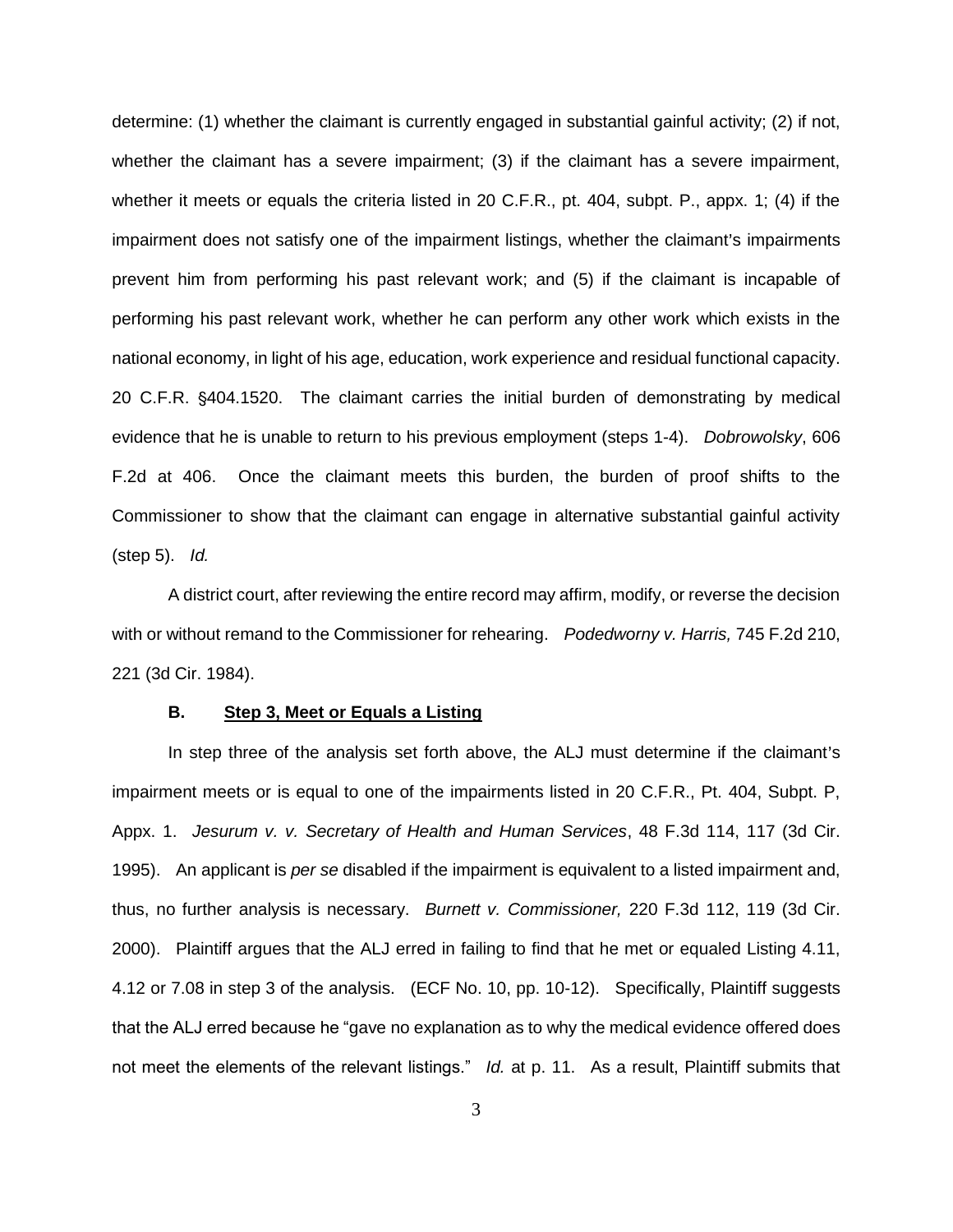remand is warranted. After careful review of the evidence, I disagree.

Identifying the applicable listings is the burden of the ALJ. *Burnett v. Commissioner of Soc. Sec.,* 220 F.3d, 112, 120, n.2 (3d Cir. 2000). It is a Plaintiff's burden, however, to show that his impairment matches a listing or is equal in severity to a listed impairment. *Williams v. Sullivan*, 970 F.2d 1178, 1186 (3d Cir.1992).

In this case, the ALJ specifically identified and considered Listings  $4.11^2$  (regarding chronic venous insufficiency),  $4.12<sup>3</sup>$  (regarding peripheral arterial disease), and 7.08<sup>4</sup>

# 2 Listing 4.11 provides as follows:

**A.** Extensive brawny edema (see 4.00G3) involving at least two-thirds of the leg between the ankle and knee or the distal one-third of the lower extremity between the ankle and hip.

OR

**B.** Superficial varicosities, stasis dermatitis, and either recurrent ulceration or persistent ulceration that has not healed following at least 3 months of prescribed treatment.

### $3$  Listing 4.12 provides:

*4.12 Peripheral arterial disease*, as determined by appropriate medically acceptable imaging (see 4.00A3d, 4.00G2, 4.00G5, and 4.00G6), causing intermittent claudication (see 4.00G1) and one of the following:

**A.** Resting ankle/brachial systolic blood pressure ratio of less than 0.50.

OR

**B.** Decrease in systolic blood pressure at the ankle on exercise (see 4.00G7a and 4.00C16-4.00C17) of 50 percent or more of pre-exercise level and requiring 10 minutes or more to return to pre-exercise level.

OR

**C.** Resting toe systolic pressure of less than 30 mm Hg (see 4.00G7c and 4.00G8).

OR

**D.** Resting toe/brachial systolic blood pressure ratio of less than 0.40 (see 4.00G7c).

### <sup>4</sup> Listing 7.08 provides:

**7.08** *Disorders of thrombosis and hemostasis* , including hemophilia and thrombocytopenia (see 7.00D), with complications requiring at least three hospitalizations

*<sup>4.11</sup> Chronic venous insufficiency* of a lower extremity with incompetency or obstruction of the deep venous system and one of the following: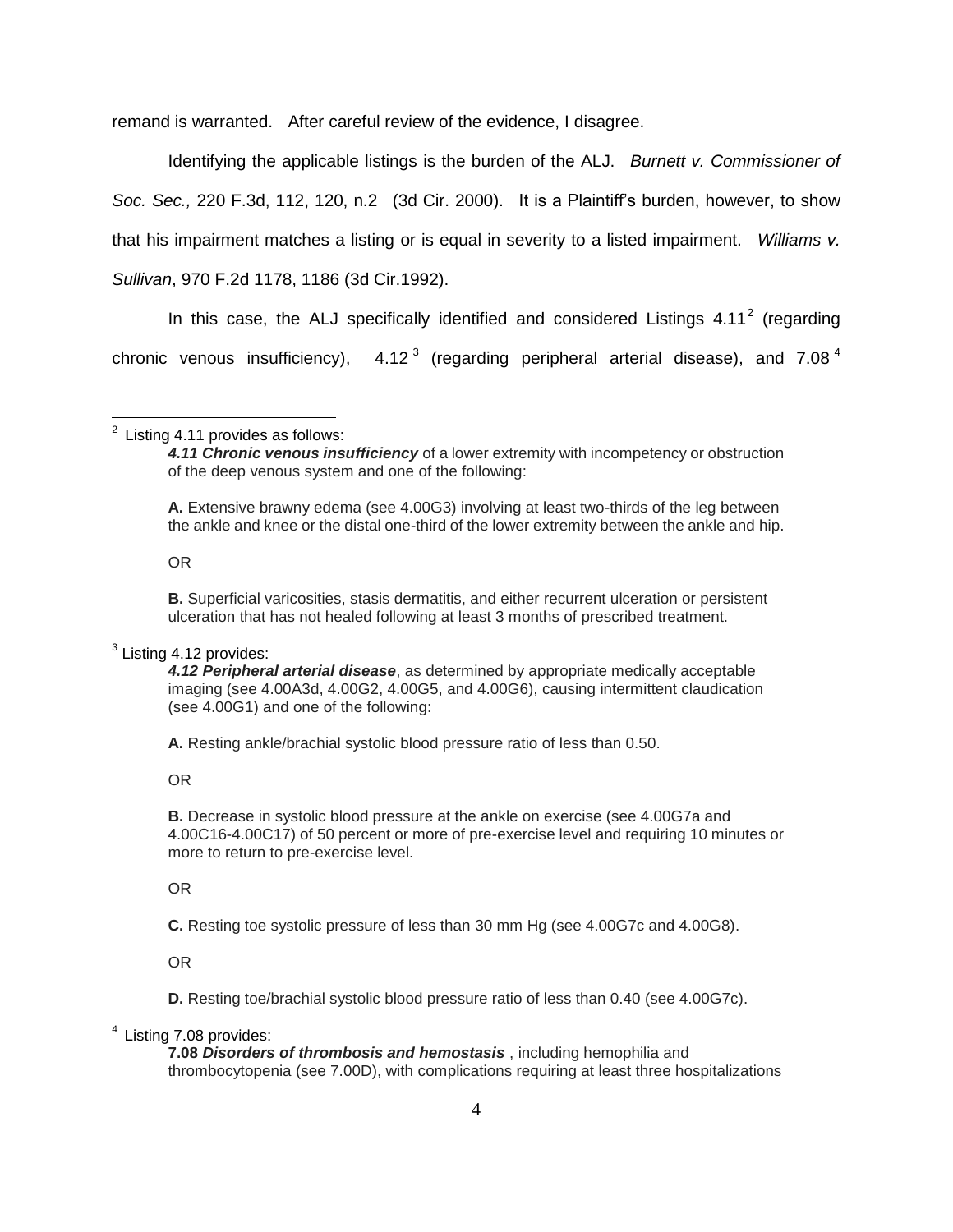(regarding coagulation defects) and stated that Plaintiff failed to meet or equal them because Plaintiff's "chronic venous insufficiency, peripheral arterial disease and Factor V Leiden disease do not result in the frequency, severity or duration of symptoms necessary" under said Listings. (ECF No. 7-2, p. 24)(emphasis added). After a review of the evidence, I find the ALJ's determination and explanation is sufficient such that I can make a proper and meaningful review. Moreover, I find the ALJ's opinion is supported by substantial evidence. (ECF No.7-2, pp. 21-33). Therefore, I find no error in this regard on the part of the ALJ. Consequently, reversal/remand is not warranted on this basis.

## **C. Residual Functional Capacity ("RFC") <sup>5</sup>**

 $\overline{a}$ 

Essentially, Plaintiff argues that the ALJ improperly determined his RFC. (ECF No. 10, pp.12-18). In support thereof, Plaintiff submits that "he prove[d] disability at step five" and goes on to cite evidence in support of his position. *Id.* To be clear, the standard is not whether there is evidence to establish Plaintiff's position but, rather, is whether there is substantial evidence to support the ALJ's finding. *Allen v. Bowen,* 881 F.2d 37, 39 (3d Cir. 1989). Thus, this is wholly misplaced.

Throughout his argument, however, Plaintiff seems to allege various errors on the part of the ALJ and I will attempt to address these. (ECF No. 10, pp. 12-18). First, Plaintiff implies that the ALJ erred in failing to give Dr. Lane's opinion that he was "permanently disabled" or unable to "maintain gainful employment" no special weight. (ECF No. 10, p. 12). Ultimate decision of

within a 12 month period and occurring at least 30 days apart prior to adjudication. Each hospitalization must last at least 48 hours, which can include hours in the hospital emergency department or comprehensive hemophilia treatment center immediately before the hospitalization (see 7.00D2).

 $5$  RFC refers to the most a claimant can still do despite his/her limitations. 20 C.F.R. §§ 404.1545(a), 416.945(a). The assessment must be based upon all of the relevant evidence, including the medical records, medical source opinions, and the individual's subjective allegations and description of his own limitations. 20 C.F.R. § 416.945(a).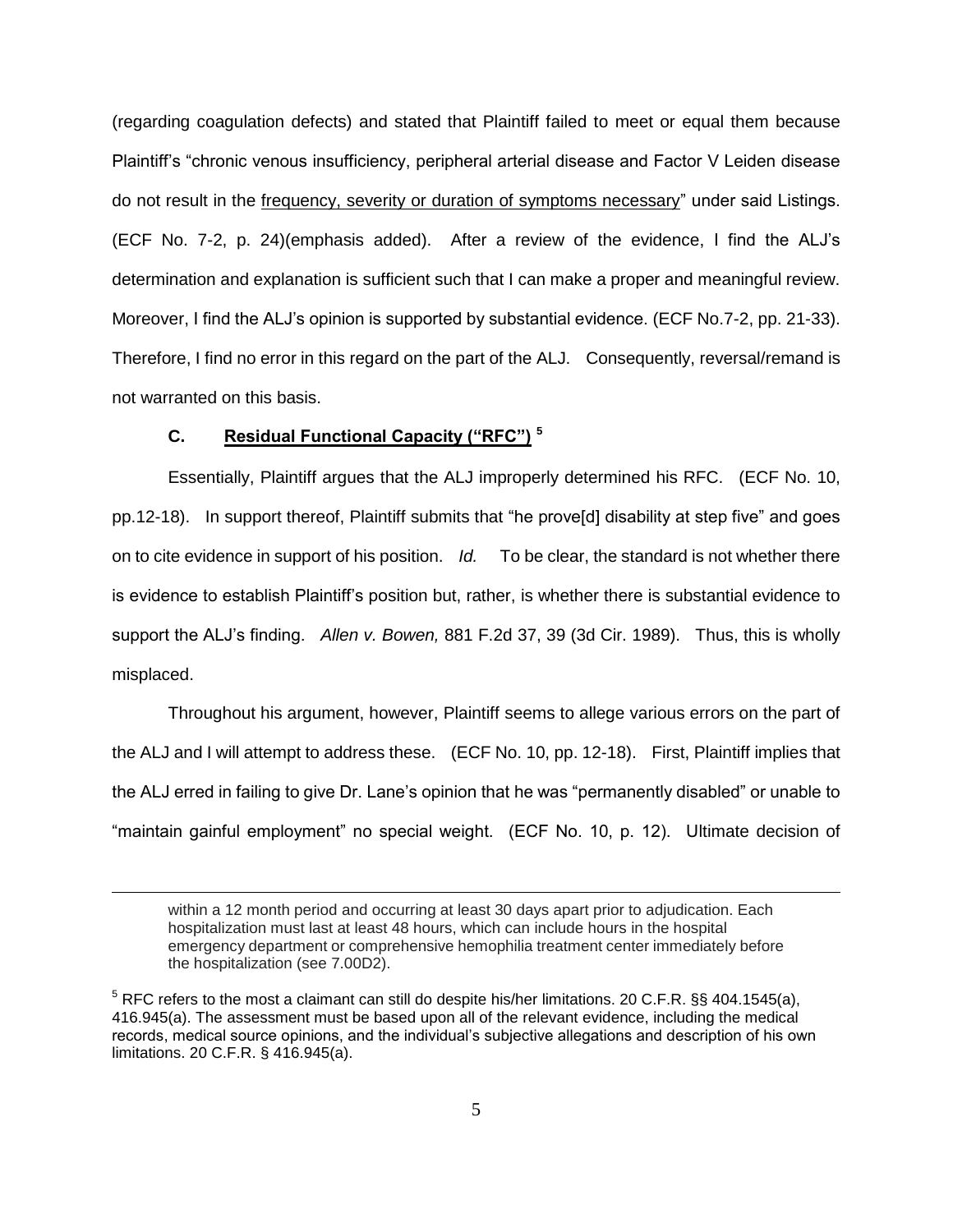disability as it relates to social security claims, however, is reserved solely for the ALJ. 20 C.F.R. §§ 404.1527, 416.927. Thus, the ALJ was not required to give this opinion any weight or special significance. Therefore, I find no error in this regard.

Next, Plaintiff submits that the ALJ "omitted key findings." (ECF No. 10, p. 13). After a review of the record, I disagree. "There is no requirement that the ALJ discuss in its opinion every tidbit of evidence included in the record" or that the evidence under each step be discussed in a particular order. *Fargnoli v. Massanari,* 247 F.3d 34, 42 (3d Cir. 2001); *Hur v. Barnhart*, 94 Fed. Appx. 130, \*2 (3d Cir. April 16, 2004). I am able to sufficiently discern the basis for the ALJ's opinion and find that it is based on substantial evidence. Consequently, I find no error in this regard.

Plaintiff also suggests that the ALJ "misstated" the record. (ECF No. 10, p. 13). After a review of the record, I disagree that the ALJ mischacterized the evidence. I have reviewed the mischaracterizations asserted by Plaintiff and find that the evidence cited by the ALJ is supported by substantial evidence. (ECF No. 7-2, pp. 25-31). Based on the same, I do not find the ALJ mischaracterized the evidence in this regard.

Additionally, Plaintiff takes issue with the ALJ's references to his failure to stop smoking and his failure to wear compression stockings because he believes those are "non-issues." (ECF No. 10, p. 14). I disagree. A plaintiff's failure to comply with prescribed treatment is relevant. At its core, to receive benefits, a claimant must follow prescribed treatment if such treatment can restore that claimant's ability to work. *See* 20 C.F.R. § §416.930; 404.1530. When a claimant fails to follow a prescribed treatment without a good reason, the claimant can be found "not disabled." *Id*. Consequently, I find no error on the part of the ALJ in referencing Plaintiff's noncompliance with prescribed treatments.

I note that in support of "[a]ny shortcomings by Dr. Lane," Plaintiff references an unsigned physical RFC assessment that was submitted to the Appeals Council for the first time on appeal.

6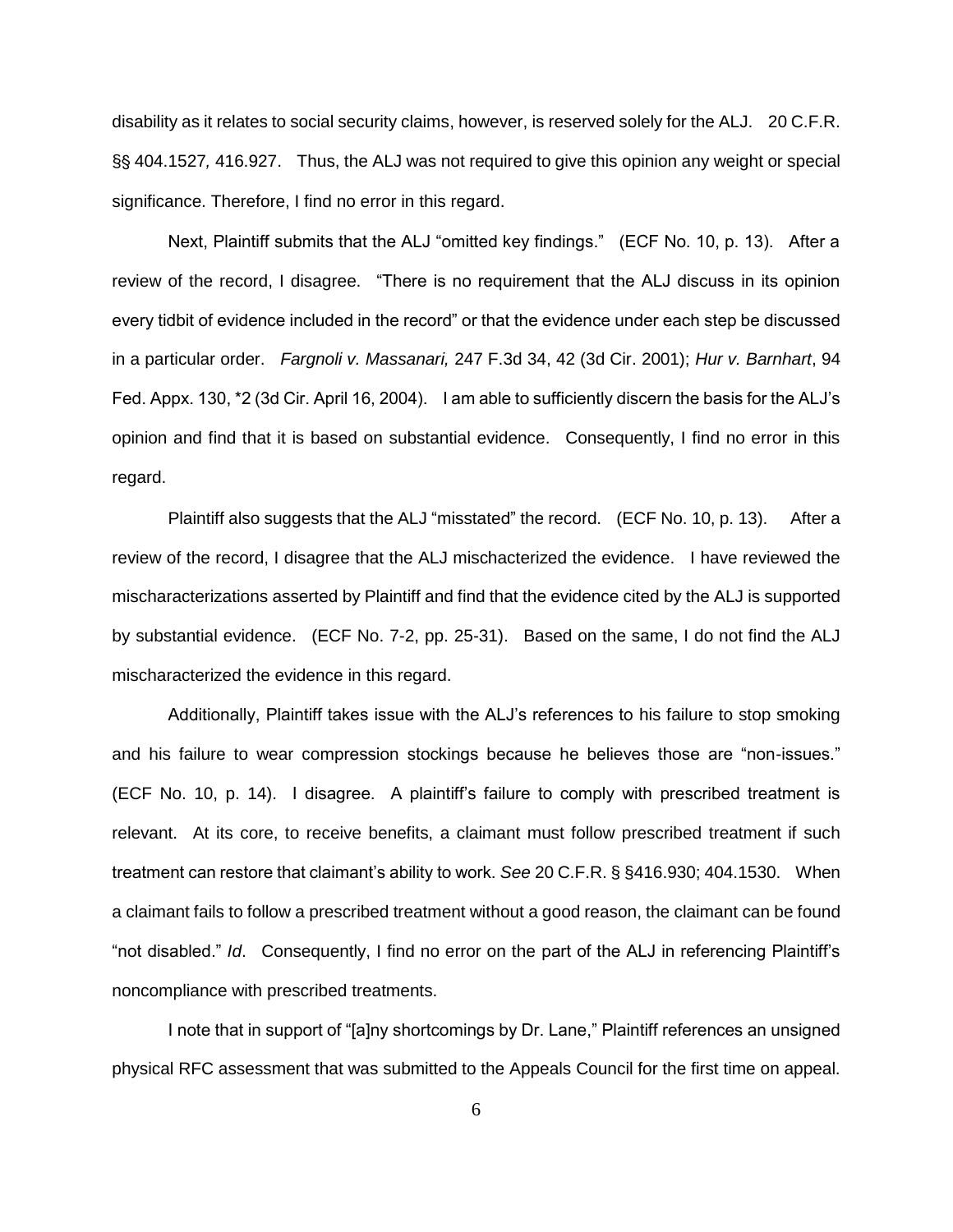(ECF No. 10, p. 18). As I mentioned previously, the instant review of the ALJ's decision is not *de novo.* The ALJ's findings of fact are conclusive if supported by substantial evidence. *Mathews v. Eldridge,* 424 U.S. 319, 339, 96 S.Ct. 893, 905 n. 21 (1976); *Matthews v. Apfel*, 239 F.3d 589, 594 (3d Cir. 2001), *citing, Jones v. Sullivan*, 954 F.2d 125, 128 (3d Cir. 1991) ("[E]vidence that was not before the ALJ cannot be used to argue that the ALJ's decision was not supported by substantial evidence."). My review of the ALJ's decision is limited to the evidence that was before him. *Id.;*  42 U.S.C. §405(g). Therefore, in this case, pursuant to Sentence Four of §405(g), I cannot look at the post-decision evidence that was not first submitted to the ALJ when reviewing his decision.<sup>6</sup>

Plaintiff boldly states that he "credibly testified" about elevating his legs for an hour, four times a day. (ECF No. 10, p. 18). An ALJ is charged with the responsibility of assessing Plaintiff's credibility. In evaluating whether a plaintiff's statements are credible, the ALJ will consider evidence from treating, examining and consulting physicians, observations from agency employees, and other factors such as the claimant's daily activities, descriptions of the pain, precipitating and aggravating factors, type, dosage, effectiveness, and side effects of medications, treatment other than medication, and other measures used to relieve the pain. 20 C.F.R. '416.929(c); SSR 96-7p. The ALJ will also look at inconsistencies between the claimant's statements and the evidence presented. *Id.* I must defer to the ALJ's credibility determinations, unless they are not supported by substantial evidence. *Smith v. Califano*, 637 F.2d 968, 972 (3d Cir. 1981); *Baerga v. Richardson*, 500 F.2d 309, 312 (3d Cir. 1974), *cert. denied*, 420 U.S. 931 (1975). Here, the ALJ did exactly that and found Plaintiff's statements are not entirely credible. (ECF No. 7-2, p. 27). Furthermore, based on the entire record as a whole, I find there is

 $\overline{a}$ 

 $6$  If a plaintiff proffers evidence that was not previously presented to the ALJ, then a district court may remand pursuant to Sentence Six of 42 U.S.C. §405(g), but only when the evidence is new and material and supported by a demonstration of good cause for not having submitted the evidence before the decision of the ALJ. *Matthews v. Apfel*, 239 F.3d 589, 591-593 (3d Cir. 2001) (Sentence Six review), *citing, Szubak v. Sec'y of HHS,* 745 F.2d 831, 833 (3d Cir. 1984). All three requirements must be satisfied to justify remand. *Id., citing Szubak,* 745 F.2d at 833. In this case, Plaintiff does not argue that the evidence meets any of the requirements. As a result, I will not consider such evidence.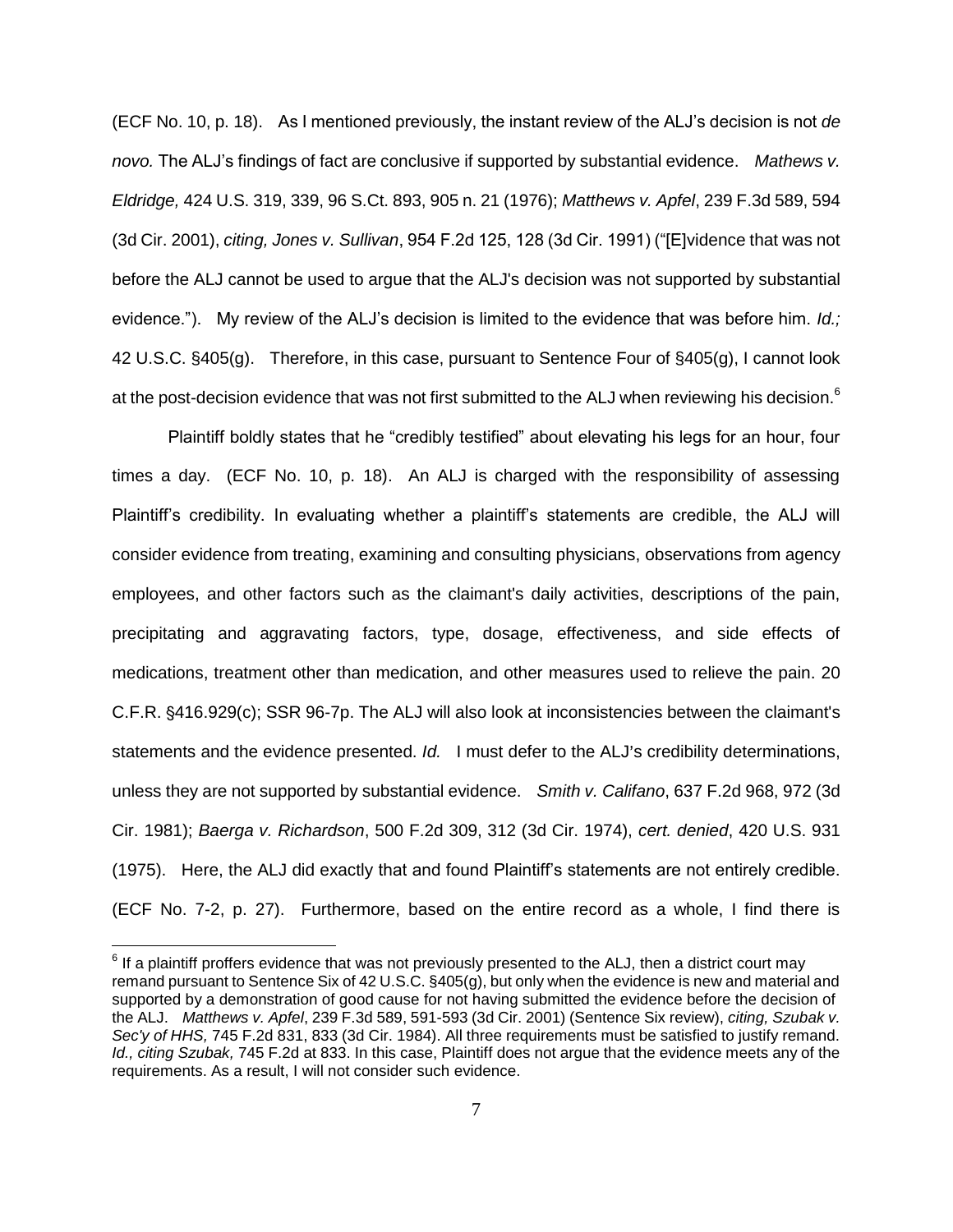substantial evidence to support the ALJ's decision to find Plaintiff not entirely credible. (ECF No. 7-2, pp. 21-33).Consequently, the ALJ was not required to credit Plaintiff's statement regarding elevating his legs.

Plaintiff's final paragraph essentially suggests that the ALJ erred by improperly disregarding vocational expert testimony. (ECF No. 10, p. 18). I disagree. An ALJ is required to accept only that testimony from the vocational expert which accurately reflects a plaintiff's impairments. *See, Podedworny v. Harris*, 745 F.2d 210 (3d Cir. 1984); *Chrupcala v. Heckler*, 829 F.2d 1269, 1276 (3d Cir. 1987). Based on my review of the record and analysis above, I find there is substantial evidence that the ALJ's hypothetical questions accurately reflected Plaintiff's impairments. (ECF No. 7-2, pp. 21-33). Thus, I find no error in this regard. Consequently, remand is not warranted on this basis.

An appropriate order shall follow.